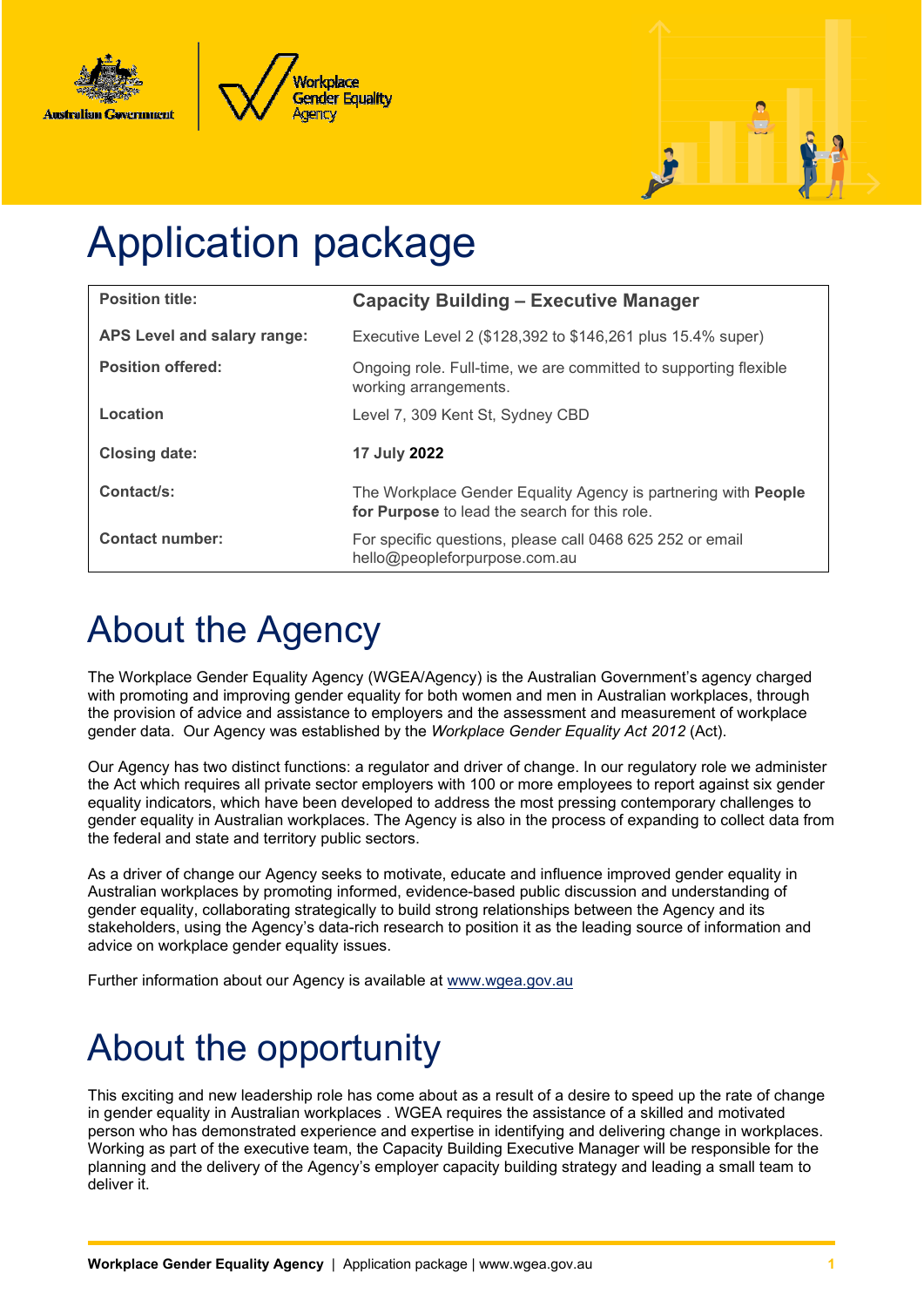## Position description

#### **Purpose of the position**

WGEA has been instrumental in the improvements in gender equality in workplaces over the past 10 years. However, the rate of change is too slow. WGEA has used gender equality reporting, education and research tools and resources, a voluntary Employer of Choice citation and public debate as the primary mechanisms to promote change. In order to accelerate progress, WGEA is establishing a new team, to work directly with employers, to assist them identify areas of opportunity and how to implement them in their organisations.

This role needs to establish the new team, build employer engagement and drive action. The team will develop new and effective ways of engaging with employers, including establishing a Community of Practice and a direct advisory capacity as well as collaborating across WGEA, utilising the tools and resources and tapping into the expertise of employers of choice.

This role will also lead the work with employers to implement changed requirements under the Workplace Gender Equality Act 2012 resulting from the recent Review of the WGE Act (e.g. new minimum standards for large companies to set, meet and report on gender equality targets or enhancements to the measures captured under the gender equality indicators). Note: These changes require legislative amendments to come into effect.

In addition to having strong stakeholder engagement capabilities, this role will require a capability to develop new programs and understand the drivers of behavioural and culture change in organisations.

#### **Expected outcomes and accountabilities**

Reporting to the Agency Director, this position is accountable under broad direction for:

- providing strategic leadership on matters relating to driving change within organisations, ensuring the Agency successfully delivers accelerated improvement in gender equality in workplaces.
- $\rightarrow$  developing a capacity building strategy, an employer engagement model and implementation plan.
- $\rightarrow$  using well developed professional knowledge of private sector employers and developing and maintaining relationships with key external stakeholders to enable the delivery of the capacity building strategy
- $\rightarrow$  establishing a WGEA Community of Practice which helps drive change.
- $\rightarrow$  collaborating with key internal stakeholders to ensure successful delivery of the plan.
- $\rightarrow$  leading a high performing capacity building team
- $\rightarrow$  leading a team that collaborates with other Agency teams to support delivery of gender equality reporting and employer of choice recognition programs.
- $\rightarrow$  understanding the opportunities and limitations of our legislative remit
- producing clear, considered and insightful analysis suitable for presentation to key stakeholders on Gender Equality and to inform future Agency initiatives.
- $\rightarrow$  evaluating performance of the team and refining strategy and approach.
- $\rightarrow$  representing the Agency in external forums including media where required.
- $\rightarrow$  contributing to the overall Agency strategy and operations by working as part of the Executive Team.

#### **Expected capabilities**

- $\rightarrow$  a commitment to Gender Equality and a passion to improve it in Australian workplaces
- $\rightarrow$  demonstrated experience to lead the capacity building team, encouraging the team to focus on innovative ways of meeting operational objectives and fostering a culture of continuous improvement.
- $\rightarrow$  advanced project management capabilities, working within budget, tight timeframes and across multiple stakeholders
- $\rightarrow$  a good understanding the drivers and levers for organisational behavioural and cultural change
- $\rightarrow$  demonstrated experience working with employers and delivering initiatives over a sustained period.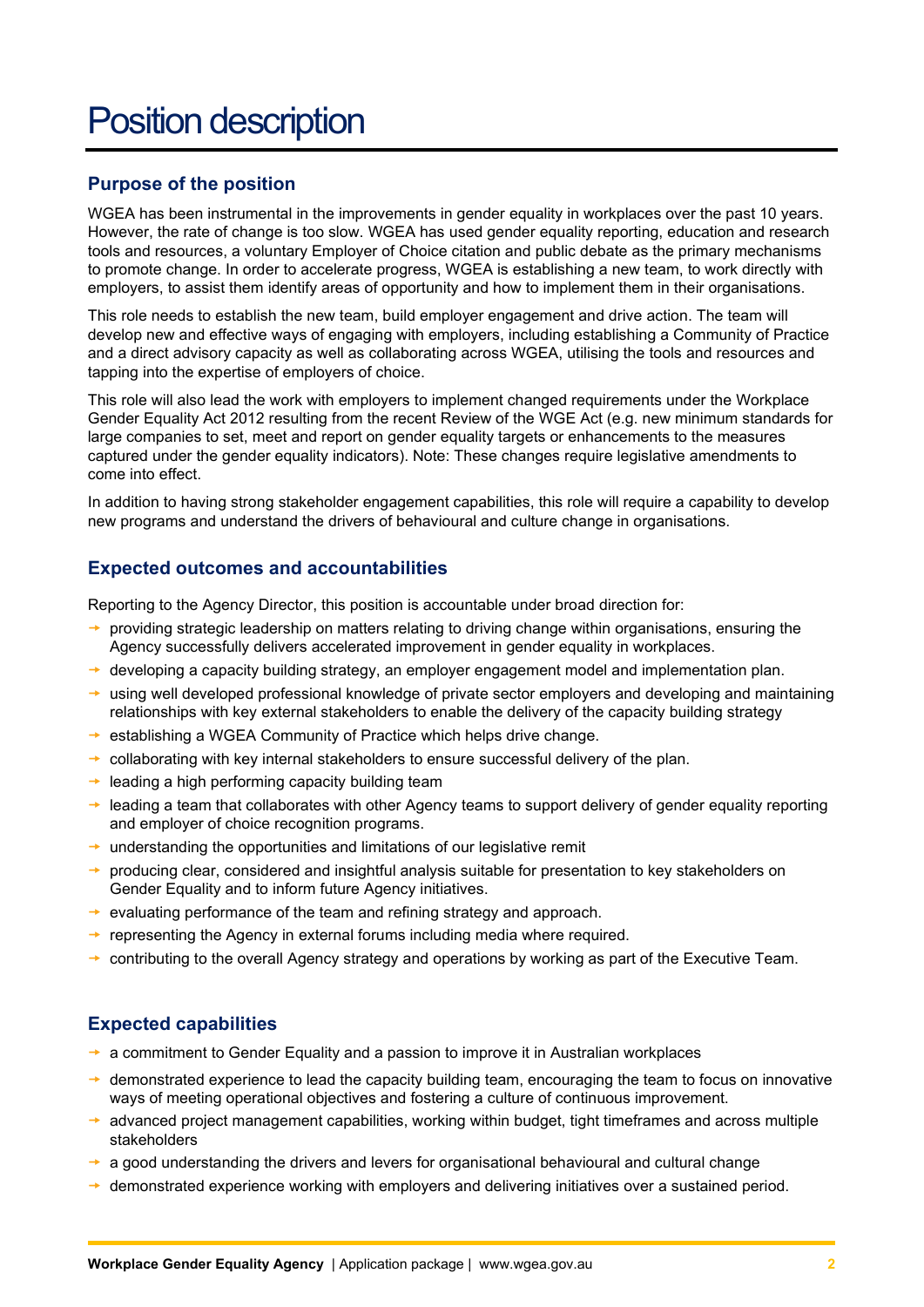- $\rightarrow$  strong stakeholder engagement capability to manage relationships with a wide range of employers and an innate ability to know and understand your "audience' using highly developed interpersonal, and networking skills.
- $\rightarrow$  excellent written and verbal communication skills including demonstrated ability to confidently present messages in a clear, concise manner and to tailor communication style to suit the audience. This includes public presentation and facilitation skills.
- $\rightarrow$  demonstrated experience in making decisions based on highly developed professional judgement, evaluating risk and in the context of a complex and changing environment.
- $\rightarrow$  a highly developed understanding of gender equality issues in the workplace with the ability to quickly learn about a subject matter in detail.
- $\rightarrow$  a principled approach and adherence to the APS Values and Code of Conduct.
- Baseline Security Clearance or the ability to obtain clearance (this includes being an Australian Citizen).

## The Agency

#### **What we are looking for:**

- people who are committed to Gender Equality and delivering change in Australian workplaces.
- people who engage with the future direction of the Agency
- flexible and adaptable people to meet immediate needs and future challenges
- leaders committed to creating a positive workplace culture
- team oriented people with energy and a determination to succeed
- people who can make sound decisions and exercise sensible judgment
- people who are open and accountable and of high integrity.

#### **What we offer**

We value our staff and encourage our employees to be adaptable and collaborative. Our staff are key to our success. We offer:

- a culture that is committed to achieving results and values innovation
- opportunities to work on agency wide projects and collaborations
- roles that have a direct connection to strategic outcomes
- flexible working arrangements, including working from home, and excellent working conditions
- modern offices in Sydney CBD
- attractive salary packages including generous superannuation and a range of other benefits.

### How to prepare your application

#### **Eligibility to apply**

Applicants must be able to obtain Baseline Security Clearance (this requires being an **Australian citizen**).

#### **Diversity**

The Agency values the contributions of people with different backgrounds, experiences and perspectives.

The Agency encourages and welcomes applications from people of all genders, Indigenous Australians, people with disability, people from culturally and linguistically diverse backgrounds and mature-age people.

You can tell us in your application or when called in for interview if you need any adjustments to help you participate equally in the selection process.